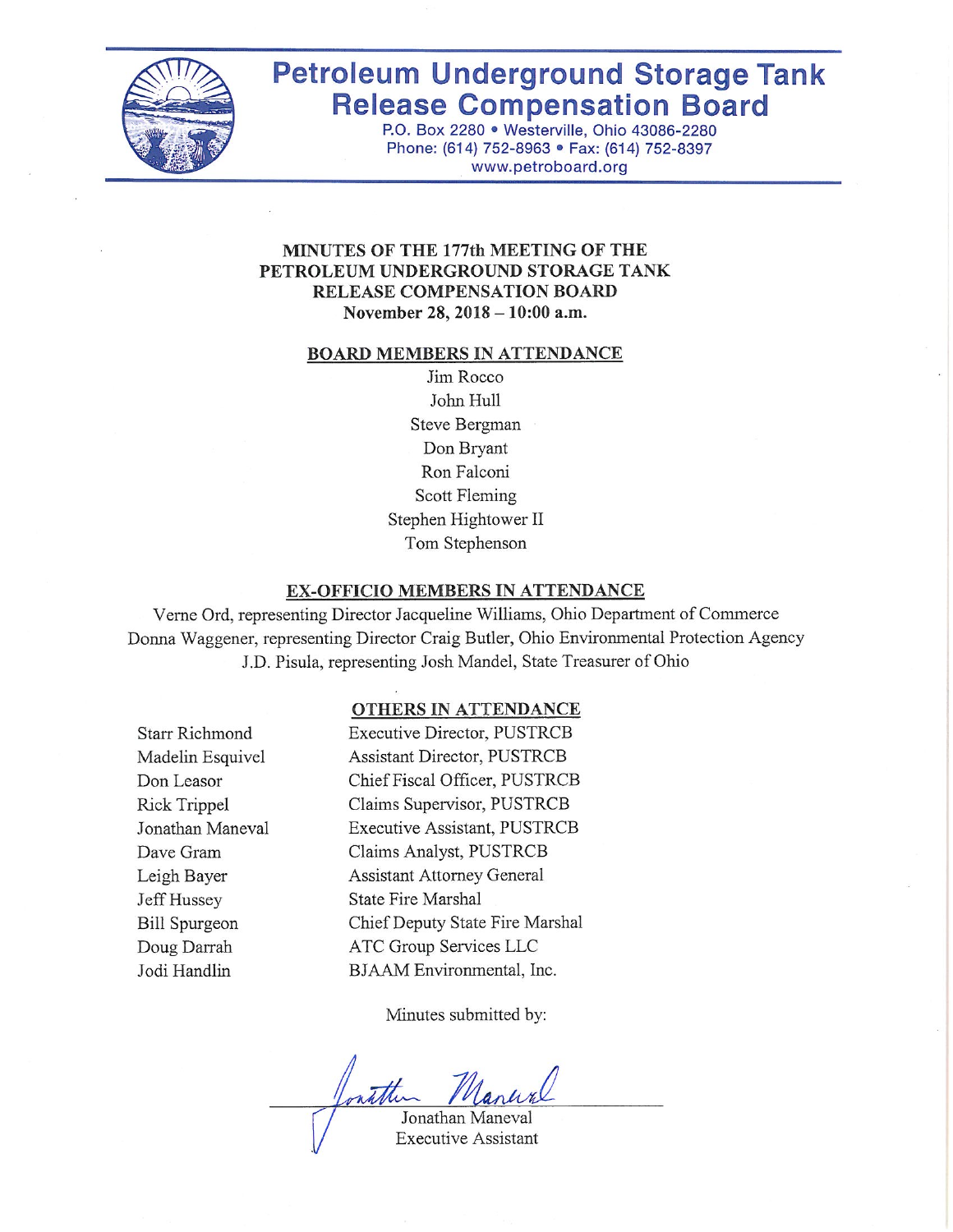#### **Call to Order:**

Chairman Rocco convened the one hundred and seventy-seventh meeting of the Petroleum Underground Storage Tank Release Compensation Board on Wednesday, November 28, 2018.

The following members were in attendance: Jim Rocco; John Hull; Steve Bergman; Don Bryant; Ron Falconi; Scott Fleming; Stephen Hightower II; Tom Stephenson; Verne Ord, representing Director Jacqueline Williams, Ohio Department of Commerce; Donna Waggener, representing Director Craig Butler, Ohio Environmental Protection Agency; and J.D. Pisula, representing Josh Mandel, State Treasurer of Ohio.

#### **Minutes:**

Chairman Rocco asked if there were any comments or questions regarding the minutes from the September 12, 2018 Board meeting and there were none. Mayor Falconi moved to approve the minutes. Vice-Chairman Hull seconded. A vote was taken and all were in favor. The minutes were approved as presented.

#### **BUSTR Report:**

Chairman Rocco commented that Bill Hills had retired from his position as Bureau Chief at the Bureau of Underground Storage Tank Regulations (BUSTR) and Verne Ord had been assigned as Interim Chief until the position is permanently filled. He noted the State Fire Marshal, Jeff Hussey, and the Chief Deputy State Fire Marshal, Bill Spurgeon, were attending the meeting. He welcomed them and they briefly introduced themselves. The Chairman then called upon Mr. Ord to present the BUSTR report.

Mr. Ord reported that he had been assigned as Interim Bureau Chief effective November 5, 2018. He noted that an intermittent file room position and an enforcement coordinator position are currently vacant.

Mr. Ord said that BUSTR received \$65,000 from the U.S. Environmental Protection Agency (U.S. EPA) to perform responsible party searches to identify the parties responsible for the investigation and cleanup of releases from petroleum underground storage tanks (USTs). He explained that 65 sites are being researched this year with the cost to perform the research being \$1,000 per review. He noted that BUSTR had recently provided the research vendors with the information needed to start their review and the responsible party search for four of the sites had been completed.

Mr. Ord reported that 66 petroleum release sites are involved in the Abandoned Gas Station Cleanup Grant Program which is administered by the Ohio Development Services Agency. He noted that 79 eligible grant applications were approved. He explained that grants are awarded for funding the removal and closure assessment of tanks and grants are also awarded for remediating sites. He said, to date, 12 properties have been cleaned up and are ready for redevelopment. He stated that \$11,237,475 of the \$30 million allocated for the program has been awarded.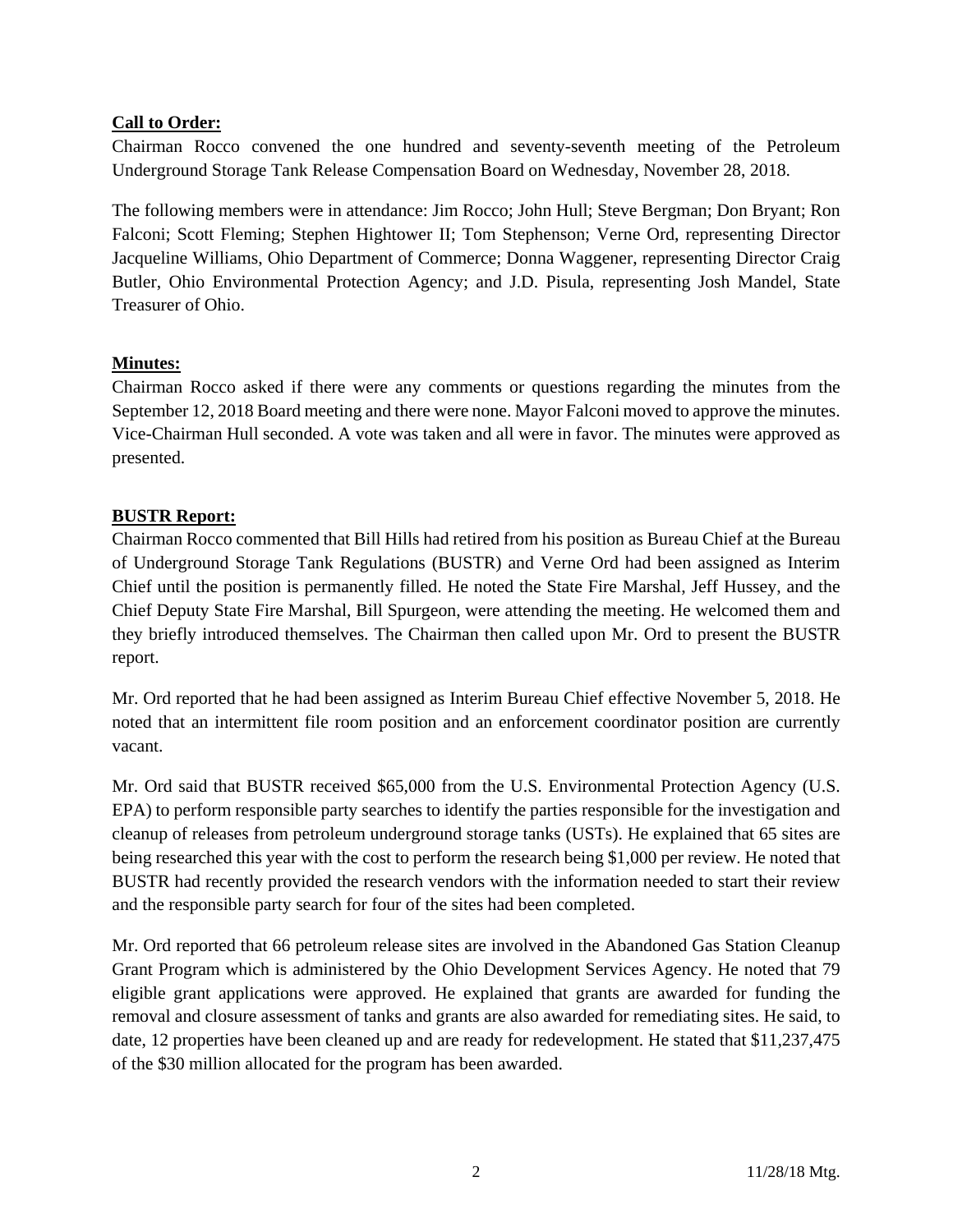Mr. Ord stated that BUSTR has been awarded \$1,983,734 in LUST (leaking underground storage tank) grant monies for fiscal year 2019. He said the UST grant application will be submitted to the U.S. EPA in early 2019 for fiscal year 2020 funding.

Mr. Ord noted that various training opportunities are being provided to BUSTR employees. He stated that certified installer and certified inspector courses will be offered in February and March of 2019.

Mr. Ord said the Revolving Loan Fund administrative rule is currently being reviewed as part of the five-year review requirement. He said the Joint Committee on Agency Rule Review (JCARR) has asked that the date of the last codified federal rules be incorporated into the rule and this minor change is the only change expected to be made to the rule. He said a six-month extension request will be submitted to JCARR with the intent to have the amended rule become effective on August 1, 2019.

Mr. Ord reported that the Department of Commerce IT group is working on a program to gather statistical information from the OTTER (Ohio Tank Tracking & Environmental Regulations) database in order to meet a new U.S. EPA reporting requirement concerning significant operational compliance.

Mr. Ord stated that, in the previous week, 39 new compliance inspections were performed for a total of 6,824 inspections for the three-year inspection cycle. He commented that the inspectors are ahead of schedule to complete the three-year cycle. He said that 12 NFAs (no further actions) were generated during the previous week, for a total of 67 NFAs issued for the fiscal year.

Mr. Ord stated that, as of November 16, 2018, there were 21,171 registered USTs and 3,543 owners of 7,152 registered facilities. He said there are 2,172 active petroleum releases and 1,349 active UST closures. He said BUSTR had granted no further action status for 30,425 petroleum release incidents.

Mr. Ord reported that \$1.89 million in registration fee payment had been collected this program year. He noted that this amount includes some outstanding prior year registration fees. He said there are currently 120 operating facilities that have unpaid 2018 tank registration fees and the inspectors are starting to visit these facilities to prompt the owners to make payment. He said there are 337 facilities with out-of-service tanks. He explained that while some of the USTs are properly out of service with the required permits, some are improperly abandoned and BUSTR is working to develop a program to manage these out-of-service tanks.

Chairman Rocco asked what the average cleanup cost is for the sites being remediated through the Abandoned Gas Station Cleanup Grant Program. Mr. Ord said he didn't know the exact figure but estimated it to be about 75% to 100% higher than the Fund's average payout. Vice-Chairman Hull said that \$11 million awarded for 66 sites would equal roughly \$200,000 per site and commented that the average cleanup cost claimed under the Fund is about \$130,000 per site. Executive Director Richmond noted that there is a deductible for Fund reimbursement and there is no deductible in the grant program. Chairman Rocco commented that the cleanup may not be as frugal given the free money available.

## **Financial Reports:**

Chairman Rocco called upon Don Leasor, Chief Fiscal Officer, to present the financial reports.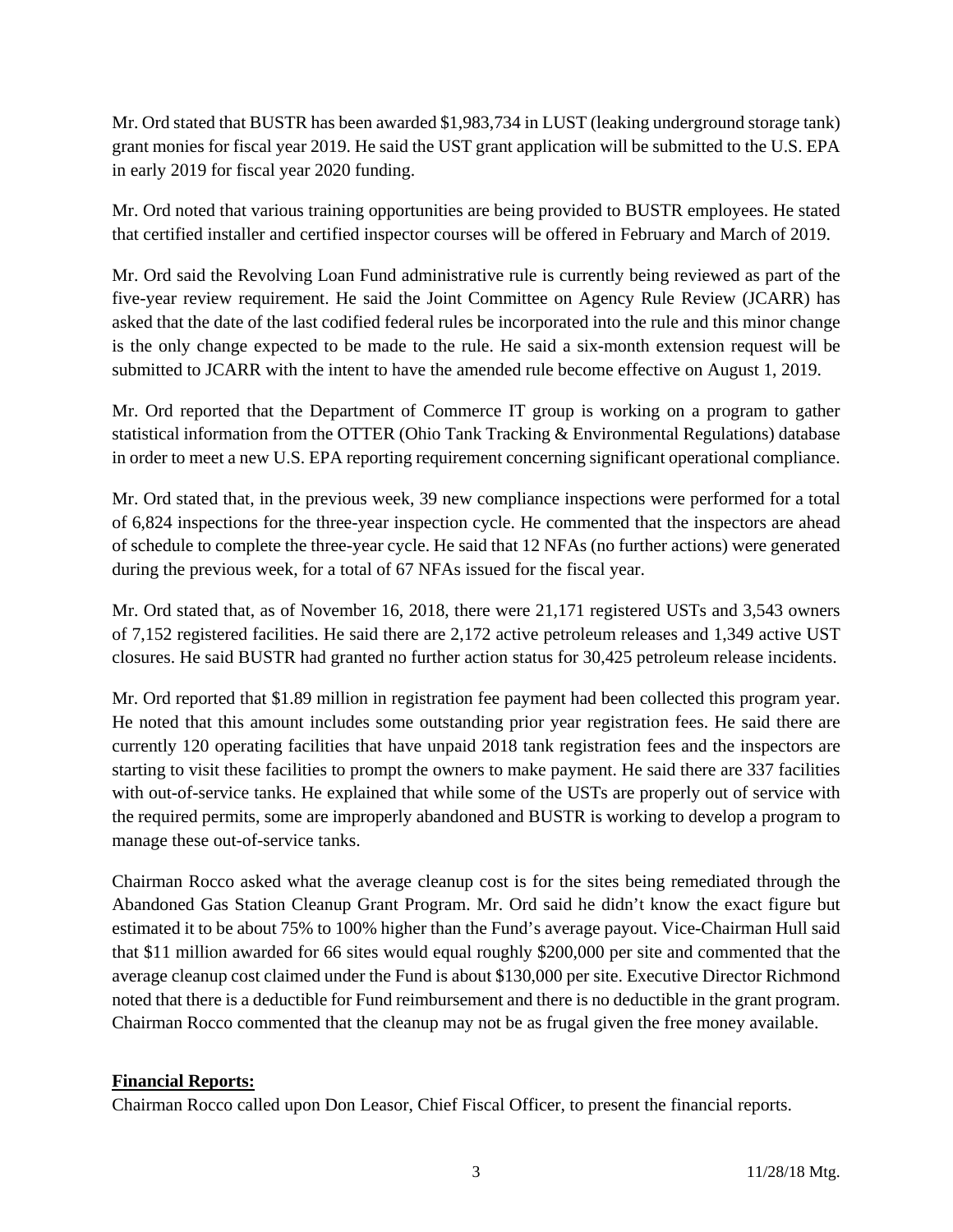#### *Audit Update*

Mr. Leasor explained that at the March meeting the Board approved a contract with Milliman, Inc. for actuarial services to assist with the development of the estimated claim liability as of June 30, 2018. He said the work with Milliman is still ongoing and the claim liability study is not yet complete. He noted that the Board had approved a contract with Milliman for an amount not to exceed \$34,000. However, Milliman now estimates the cost to complete the study to be between \$45,000 and \$50,000.

Chairman Rocco asked why the cost is higher than the original contract amount. Mr. Leasor said the two individuals from Milliman are new to working with the Board and there has been a lot of conversations to help them understand the deductibles, disallowed percentages, and differences between small-owner versus large-owner claims. Vice-Chairman Hull commented that he is concerned the Board is paying to teach them about the Fund and for the actuarial staff to learn about the program. He asked if Milliman is using the same actuarial software used by the Board and Mr. Leasor confirmed that they also use the ReservePro software. Vice-Chairman Hull asked if the process has created any major revelations or material discoveries that could affect the estimate and Mr. Leasor said that he anticipates the liability estimate will be higher than previous estimates. Starr Richmond, Executive Director, commented that she has found the work with Milliman to be very eye opening and beneficial.

Chairman Rocco commented that given the corrective action process has changed dramatically and corrective action costs have gone down since the last time that an actuary firm assisted with the development of the liability estimate, it makes sense for the actuary to look at the assumptions being made and to ensure nothing is being overlooked. He explained that the claim liability estimate needs to be completed since it is a critical part of the annual audit and recommended the amount authorized for the contract be increased to \$50,000. Mr. Pisula asked whether contract expenses beyond \$50,000 are subject to approval from the Controlling Board and Chairman Rocco stated that they are not. Executive Director Richmond clarified that only salary costs are subject to the Controlling Board's approval.

Chairman Rocco then requested a motion to increase the amount approved for the agreement with Milliman, Inc. to assist the Fund in developing the potential claim liability as of June 30, 2018, from \$34,000 to an amount not to exceed \$50,000 plus travel and related fees. Vice-Chairman Hull so moved and Mr. Hightower seconded. Ms. Wasserman asked when Milliman is expected to finish with their work. Mr. Leasor explained that he anticipates the work to be completed within the next week and a half in order to have the data for the audit, which is due to the Auditor of State by December 31, 2018. The Chairman asked if there were any other questions and there were none. A vote was taken and all were in favor. The motion passed.

Mr. Leasor said the goal is to email a draft copy of the audited financial statements to the Board members no later than December 14, 2018. He asked the members to review the report and to reply with any questions or comments by December 21, 2018, so they can be addressed prior to the December 31, 2018 filing deadline. He noted that Kennedy Cottrell Richards would present the final audit report at the January Board meeting.

Mr. Fleming asked whether the Board would need to take some action to respond if the claim liability estimate were to increase significantly. Chairman Rocco explained that it could affect the annual fee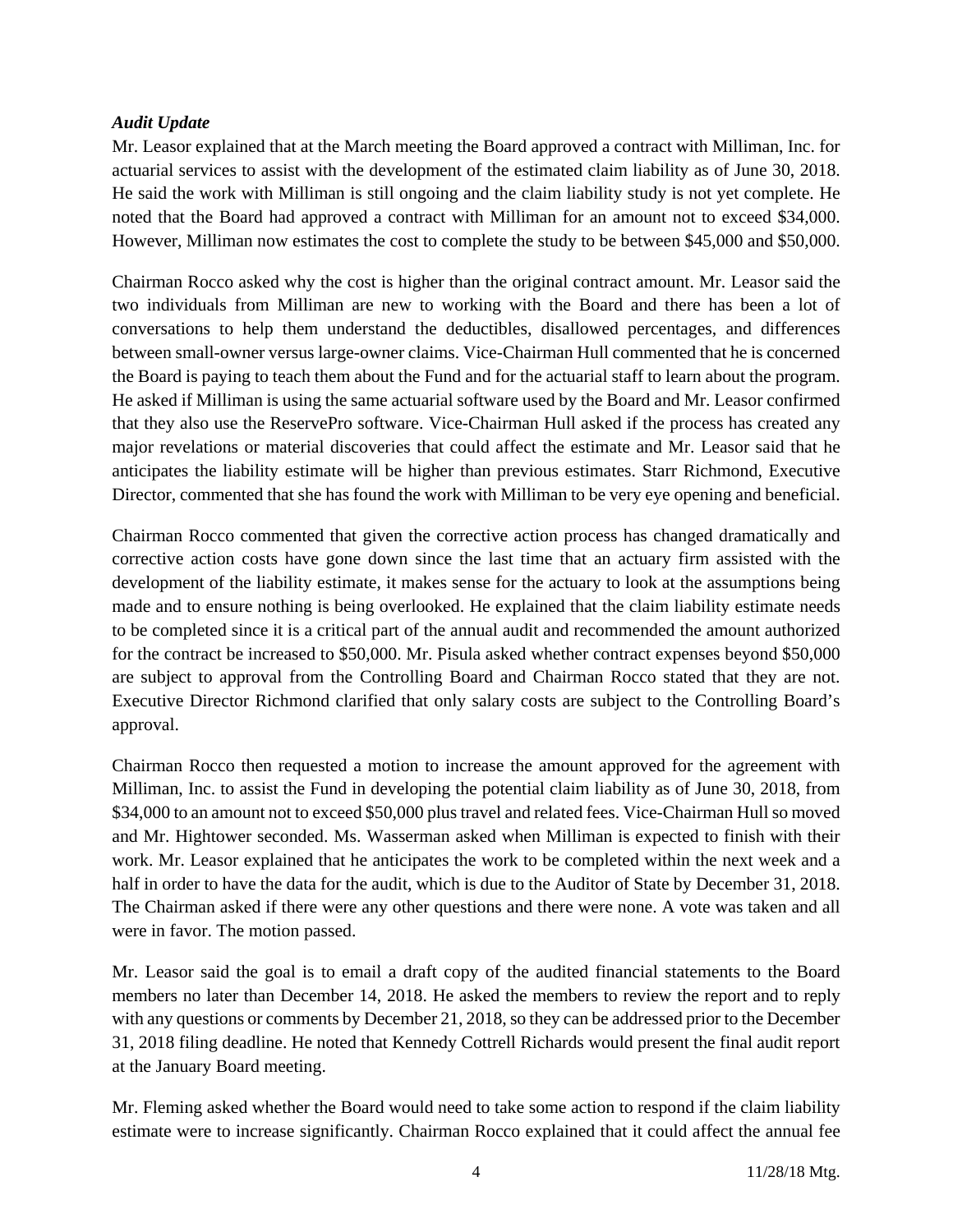structure set by the Board. He said the liability estimate includes in-house claims that have not been processed as well as claim and eligibility applications that have not yet been submitted. He said that the study estimates the long-term liability and there would be no immediate changes to out-of-pocket expenses affecting the current fiscal year.

#### *August and September Financials*

Mr. Leasor said the August and September financials were emailed to each member. He asked if there were any questions or concerns regarding these reports and there were none.

Mr. Leasor reported that as of November 27, 2018, the unobligated account balance is \$26.6 million. He said this amount includes \$10.6 million in STAR Ohio (State Treasury Asset Reserve of Ohio) and \$16 million invested in U.S. treasuries and U.S. agency callable bonds. He said at the June meeting, \$9 million was obligated for the payment of claims and the obligated account balance as of November 27, 2018 is \$6.4 million.

Mr. Leasor said tank revenues would be discussed during his presentation of the fee statement statistics report.

Mr. Leasor reported that as of September 30, 2018, we are one quarter into the fiscal year and expenses should be about 25% of the budgeted amount. He said the claims expense for the month of September was approximately \$358,000 and to date, \$2.7 million has been paid for claims for fiscal year 2019.

Mr. Leasor reported that in the month of September, an unrealized loss of \$38,600 was recorded on the investments. He explained that for accounting purposes, the value of the investments are adjusted to the market value at the end of the month, and any unrealized gains or losses are reported. He explained that if the investments are held until their maturity as intended, the full par value of the investments will be received upon maturity.

Mr. Leasor reported that operating expenses for the month of September were approximately \$136,000. He said postage expenses were 57% of the amount budgeted. He said this was due to postage fees for the final quarter of fiscal year 2018 being paid in August of fiscal year 2019. He said these charges include fees for the annual fee statement mailing, which is sent by certified mail.

Mr. Leasor commented that overall expenses are at or below where they should be at this time in the fiscal year.

#### *Fee Statement Statistics*

Mr. Leasor said as of November 27, 2018, the per-tank fees collected for the current 2018 program year were approximately \$8.2 million, which represents 98% of the billed amount. He said that between July 1, 2018, and November 27, 2018, approximately \$166,000 was collected for prior years' fees, net of refunds of \$49,900.

Mr. Leasor said, for the 2018 program year, 15,270 tanks were billed at the standard deductible (\$55,000) per-tank fee and about 5,560 tanks were billed at the reduced deductible (\$11,000) per-tank fee. Mr. Leasor said as of November 27, 2018, the fees had been paid at the standard deductible rate for 14,680 tanks and at the reduced deductible rate for about 5,450 tanks. He said fees for a total of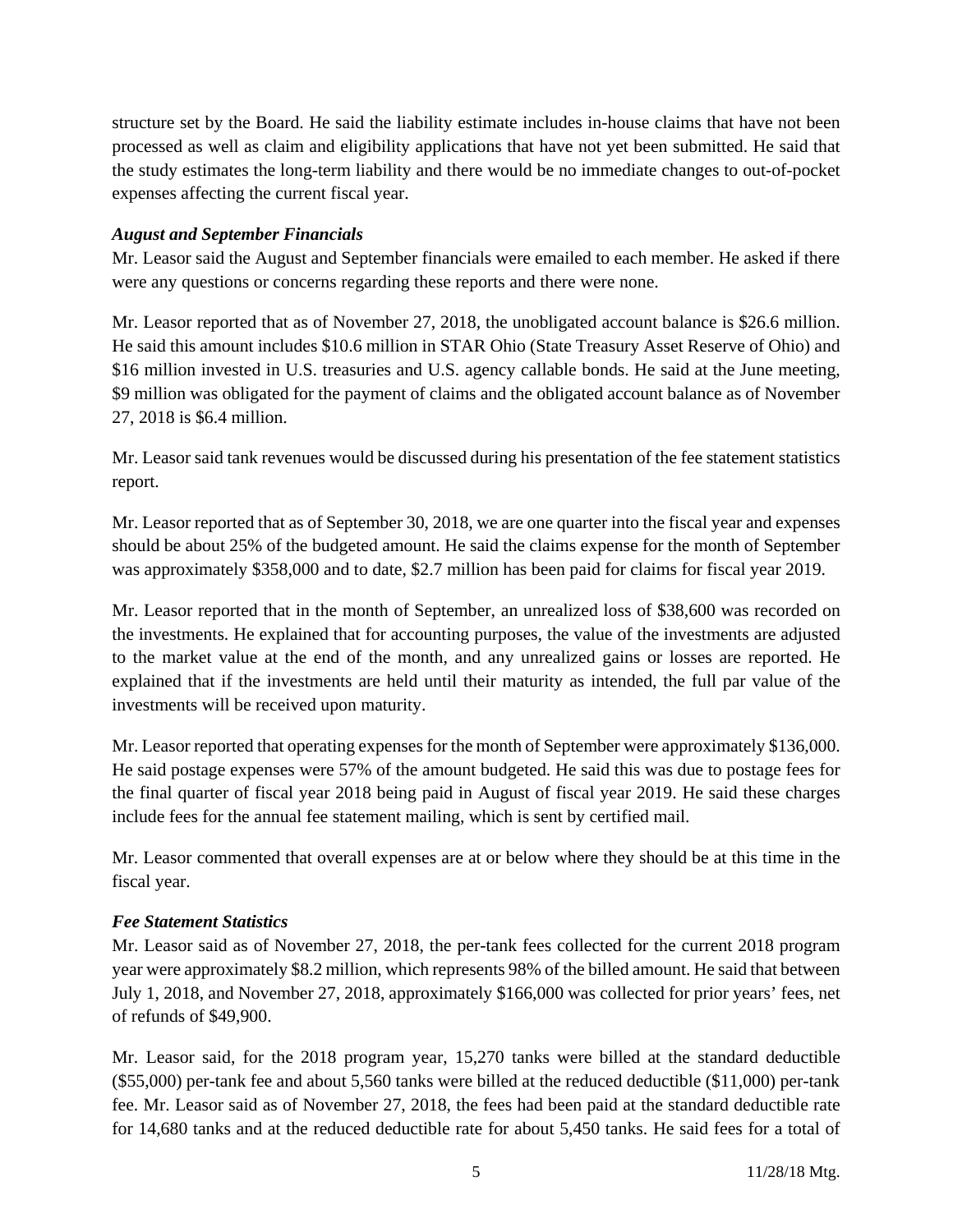20,127 tanks had been paid by 3,063 owners. He said this compares to fees being paid for 20,153 tanks by 3,111 owners for the same period of time in the prior year.

Mr. Leasor said, for the program year ending June 30, 2018, fees had been paid to date for a total of 20,535 tanks by 3,177 owners. He said this includes some fee payments received after the program year ended.

Mr. Leasor said the \$8.37 million collected to date represents 99% of the \$8.45 million budgeted for the 2018 program year. He said so far for program year 2018, fees had been received for 20,127 USTs, which is 99% of the 20,320 tanks budgeted.

## **Compliance and Fee Assessment Report:**

Chairman Rocco called on Madelin Esquivel, Assistant Director, to present the compliance and fee assessment report.

Ms. Esquivel reported, as of November 20, 2018, refunds totaling \$49,902 have been paid to 41 owners for the 2018 program year. She said, as of November 20, 2018, there are 2,632 pending refunds totaling \$1.4 million. She said that \$20,170 in refunds was used to offset prior years' outstanding fees. She said the refunds paid and the credits applied to outstanding fees total \$70,072, which is 31% of the refund goal of \$225,000 that was set for the program year. She pointed out that this is on target as we are about one third through the program year. She commented that there is now a staff member dedicated to managing refunds and preparing refunds for payment.

Ms. Esquivel reported, as of October 31, 2018, the fees collected by the Attorney General's Office and Special Counsel less collection costs totaled \$78,957. She said no accounts have been certified to the Attorney General's Office for collection since July 1, 2018. She said the next certification will occur in the month of December, which will consist of prior program years' fees that are outstanding and have not yet been certified for collection. She said the unpaid 2018 program year's fees will be certified to the Attorney General's Office in February 2019.

Ms. Esquivel said four Orders Pursuant to Law were under appeal and information to support the appeals is expected. She said that one Determination to Deny a Certificate of Coverage is under appeal and a hearing for that appeal was held on August 3, 2017. The Board upheld the determination, and it was then appealed to the Court of Common Pleas.

Ms. Esquivel stated that three Ability to Pay Applications are currently under review. The Ability to Pay program allows former UST owners experiencing financial difficulty to apply for and receive a determination of their ability to pay delinquent fees.

Ms. Esquivel reported that as of November 20, 2018, a total of 2,755 Certificates of Coverage have been issued thus far for program year 2018. She said this represents about 90% of the total number of Certificates issued in the previous year. She said there are 289 Applications for Certificates of Coverage currently in process. She said that as of November 20, 2018, a total of 32 notifications of Pending Denial had been issued, and there are no unresolved Determinations to Deny a Certificate of Coverage.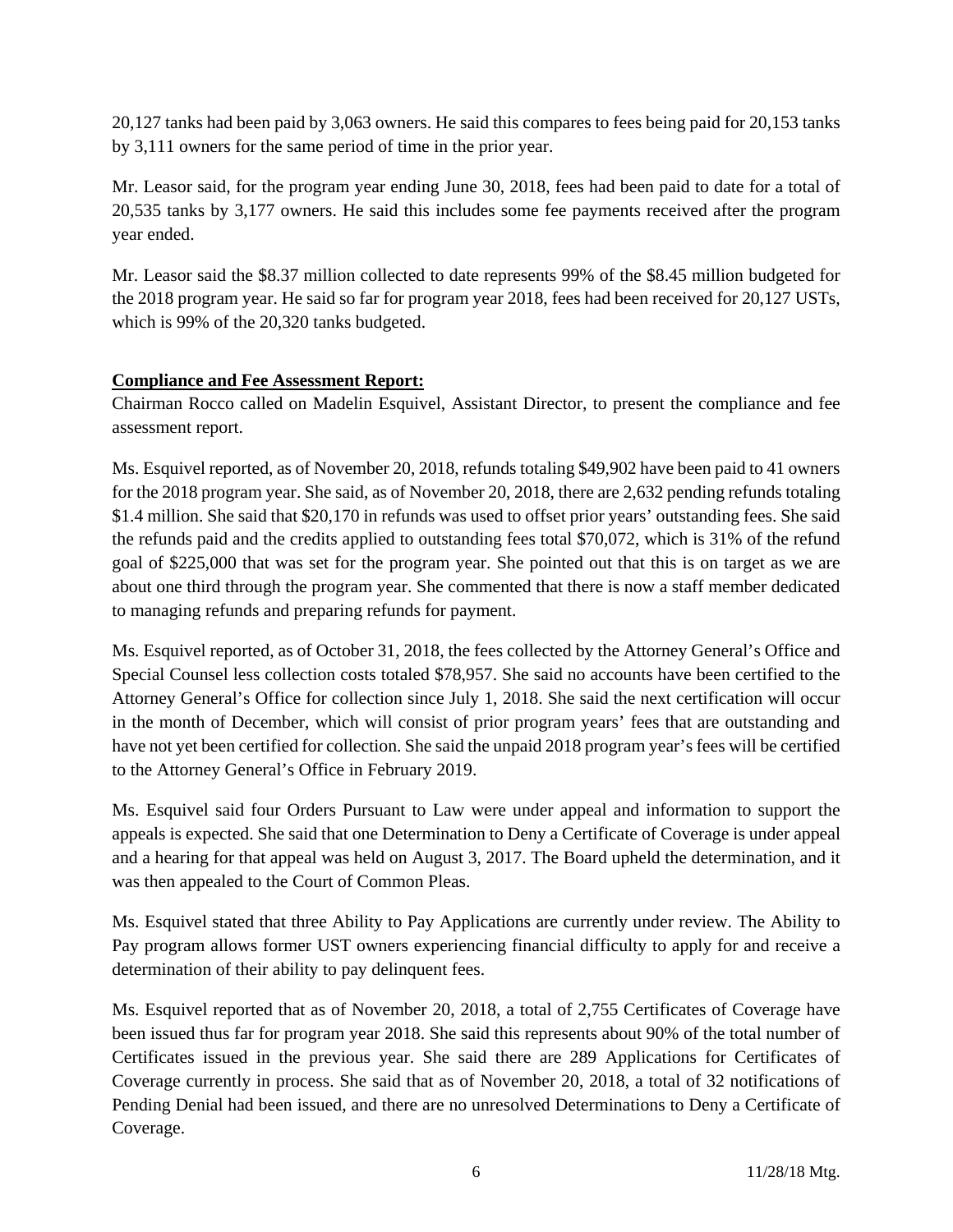Ms. Esquivel stated that there are 35 uncashed refund checks, totaling \$42,190. She said there are nine owners with pending refunds totaling \$13,135 who have been sent letters notifying them that more information is needed before their refunds may be issued. She said there are 35 owners with pending refunds totaling \$66,780 for which information had been requested, but no responses have been received. She said the pending refunds for which no response has been received are not included in the amount of pending refunds shown in the first section of the report.

#### **Claims Reports:**

Chairman Rocco called on Rick Trippel, Claims Supervisor, to present the reports.

Mr. Trippel said as of October 31, 2018, the total maximum liability of in-house open claims is just over \$30 million. He said that using the historic claim payout ratio of 75%, the actual anticipated claim liability of unpaid in-house claims is about \$22.5 million; or using the more current claim payout ratio of 80%, the actual anticipated claim liability of unpaid in-house claims is about \$24 million.

Mr. Trippel reported that, as of October 31, 2018, a total of 1,510 claims with a total face value above the deductible amount were pending review and a total of 12 claim settlement determinations were under appeal. He noted that since September 1, 2018, one claim settlement determination was resolved and no new claim settlement appeals were received. He reported that the claims staff are currently reviewing claims received in the month of October.

Mr. Trippel said that, in the months of July through October, 187 claims were received and a total of 149 claims were settled or closed. He noted that three of the closed claims were for sites with an NFA and the claims were below the deductible amount. He stated that the average payout per claim application was \$10,584. He pointed out that the average claim payout ratio is 83.2% of the net value (face value - deductible) and on average 14.3% of the claim face value was disallowed. He noted that these percentages were similar to the averages for program year 2017.

Mr. Trippel said that, during the 2018 program year, 13 eligibility applications were received and that 21 eligibility determinations were issued. He said of these eligibility determinations, 17 were approved and four were denied. He said that three applications were denied for no corrective action work being required by BUSTR and one application was denied for out-of-service or out-of-compliance USTs. He said currently, 23 eligibility applications are pending review and four eligibility determinations are under appeal.

Mr. Trippel reported that during the months of July through October, 41 requests for cost pre-approval had been received which included six new remedial action plan cost pre-approval requests, 16 annual cost pre-approval requests, six notifications of cost exceedances, and seven voluntary submittals. He said as of October 31, 2018, a total of 36 cost pre-approval requests are pending review.

Vice-Chairman Hull asked if there had been recent capital purchases of mobile treatment units for corrective action plans. Mr. Trippel said that no purchases of units had been made since he rejoined the staff in July 2018, and Chairman Rocco explained that, following discussions earlier in the year, it was decided that renting dual phase extraction (DPE) systems would be more cost effective than purchasing them. He said the original intent was for the Board to purchase the DPE systems and move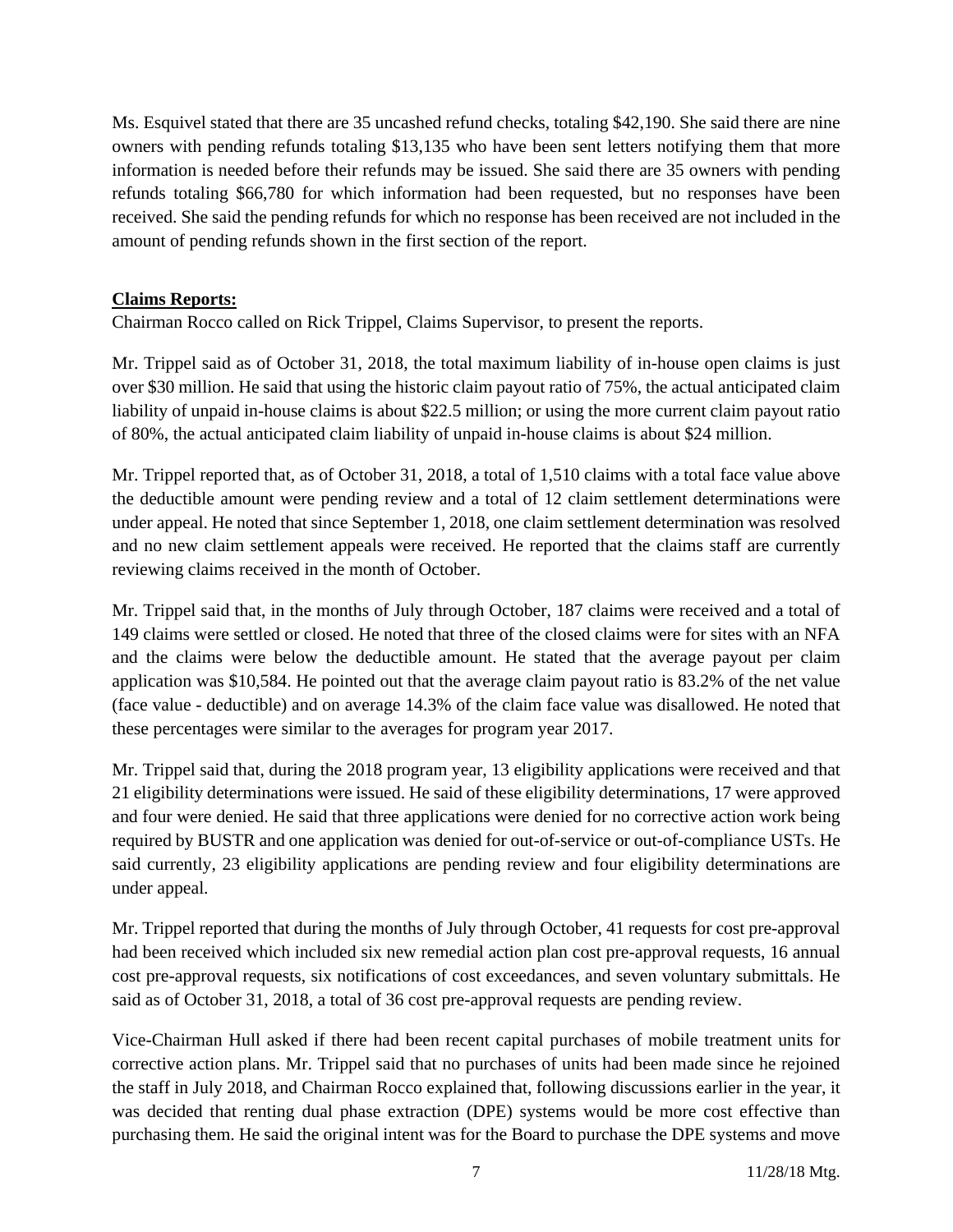them from site to site. However, the systems were being kept at sites far beyond the timeframe originally proposed, and the failure rates and maintenance costs were very high.

Vice-Chairman Hull asked if the higher claim payout ratio of 83% was due to a better understanding of the claims process and Chairman Rocco explained that historically costs were disallowed because the expenses were not covered or they were not adequately documented to demonstrate that the money was actually spent. He said the larger companies have brought in third-party companies to manage their claim filings and these companies understand the claims process. He said consultants submitting claims on behalf of the smaller companies have also become more experienced and are doing a better job with their claim submissions. Mr. Trippel agreed and said there is a better understanding of the reimbursable versus non-reimbursable costs, and some of the non-reimbursable costs that were historically submitted for reimbursement are not being included in the claims.

#### **Finance Committee Report:**

Chairman Rocco said that prior to the Board meeting, the Finance Committee met to review the Fund's five-year financial projections and to discuss the annual per-tank fee and deductible amounts for the upcoming program year. He said that currently, the Fund has a fairly significant unobligated cash balance. He commented that the annual fees have been reduced a number of times, which has brought the annual income to around \$8 million. He said that making an assumption that the payout for claims will be around \$7 million and adding in the administrative operating costs, only a small amount of funds from the unobligated account will need to be spent in order to meet the obligations for the year. He said the committee believes there is a good balance between the estimated liability, income, and the unobligated account balance and is recommending no changes to the fees or deductibles for the upcoming year. He then requested a motion to adopt the recommendation of the Finance Committee to make no changes to the per-tank fees or the deductibles amounts for program year 2019. Vice-Chairman Hull so moved and Mayor Falconi seconded. The Chairman asked if there were any questions and there were none. A vote was taken and all were in favor. The motion passed.

Chairman Rocco stated that the committee also discussed the Fund's investments. He said that currently half of the Fund's monies are invested in STAR Ohio and half are invested in bonds and securities. He commented that the committee is looking at whether this balance makes sense and whether there are additional investment options available. He said the intent is to present any recommendation to the Board at the January meeting.

Chairman Rocco then called on Madelin Esquivel to discuss proposed changes to the Board's Collections Policy. Ms. Esquivel distributed a copy of the draft policy and said that only two minor changes were being proposed. She said the first change is a correction to indicate the Board has authorized the Attorney General's Office to waive interest when it results in the collection of the pertank, transfer, and/or late-payment fees. She pointed out that, in the existing policy, "late-payment" fees had been listed twice and transfer fees had been omitted.

Ms. Esquivel said the second change concerns the Ability to Pay program, which currently allows a former owner, through either the sale or removal of their tanks, to submit an application requesting their fees to be reduced or waived. She said the policy is being changed to allow former owners to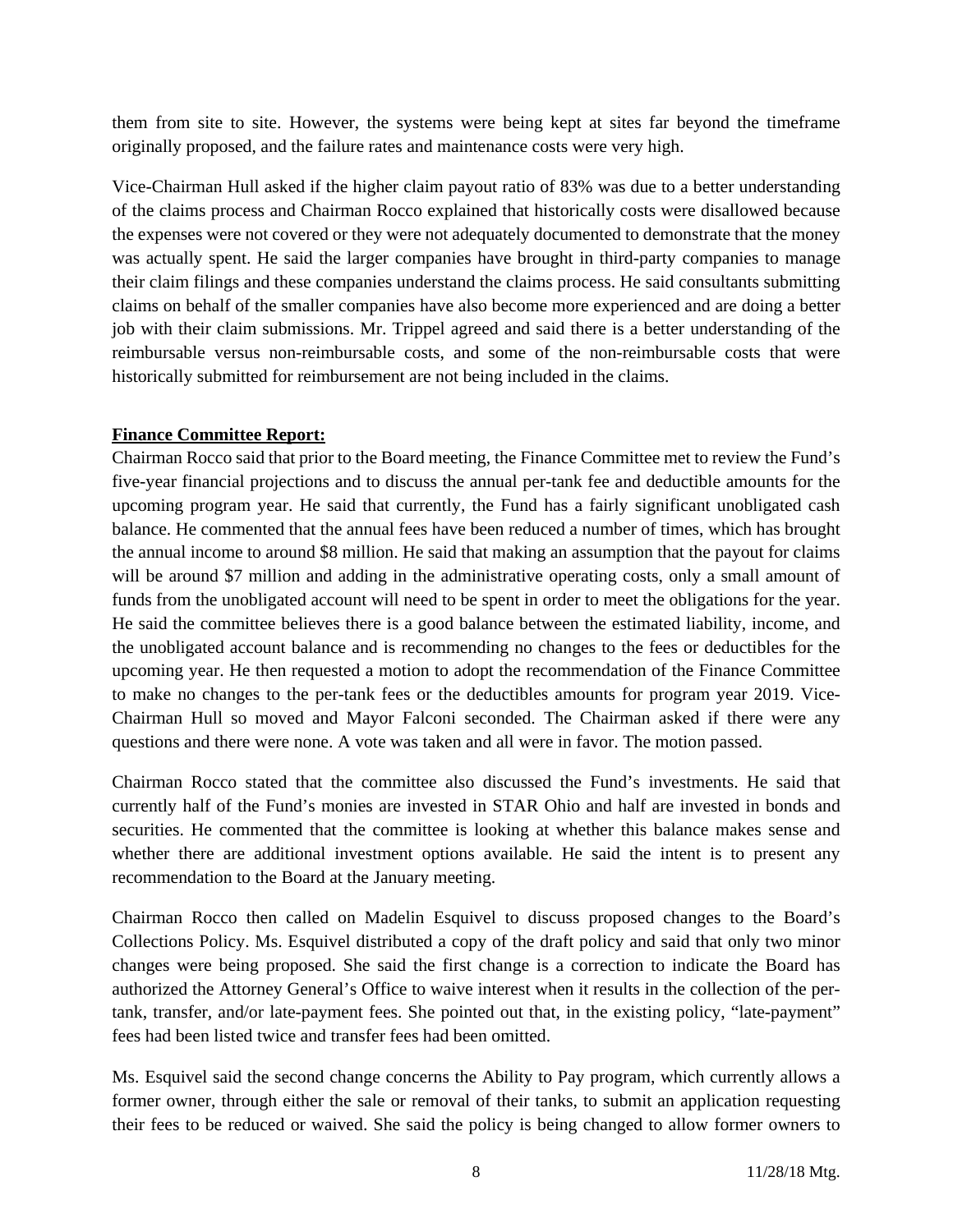apply only if the tanks have been removed. Chairman Rocco said the reason the change is being made is because when ownership of a tank transfers, all outstanding fees for the tank must be paid in order for the new owner to be issued a Certificate of Coverage. Mr. Ord questioned whether the policy is intended to include permanently closed tanks and the Chairman confirmed that the policy is intended to apply to both removed tanks and tanks that are closed in place. He said changing the policy to replace "removal" with "permanent closure" would be appropriate. He then requested a motion to adopt the recommended changes to the Board's Collection Policy. Vice-Chairman Hull so moved and Mr. Hightower seconded. Mr. Hightower asked if the revised policy would then indicate the permanent closure of USTs instead of the removal of USTs and the Chairman stated that it would. Chairman Rocco asked if there were any other questions and there were none. A vote was taken and all were in favor. The motion passed.

#### **Unfinished Business:**

#### *Adoption of Rules*

Chairman Rocco called upon the Board's Assistant Attorney General, Leigh Bayer, to present the proposed rule amendments.

Ms. Bayer explained that the definition for the term "confirmed release" is being added to the Board's definition rule 3737-1-03 and noted that it has the same meaning as the Fire Marshal's rule. She said a new term "release incident" is being added to the definitions section and means a "release," "suspected release," or "confirmed release" whichever is first discovered. She said, as a result of these changes, rules 3737-1-04, 3737-1-07, 3737-1-09, 3737-1-15, and 3737-1-19 were being amended to incorporate the new term "release incident". She said that rule 3737-1-04.1 is being amended to clarify the language and rule 3737-1-08 is being changed to increase the hardship status approval period from one year to two years. She explained that the change to rule 3737-1-12 is to set the claim filing deadlines for the corrective action program tasks being performed under the Fire Marshal's rules that became effective on September 1, 2017. She said the change in rule 3737-1-12.1 adds a requirement for the annual submission of an estimated cost and completion schedule for the corrective action costs associated with free product monitoring activities required by BUSTR's 2017 Technical Guidance Manual.

Chairman Rocco said the Fire Marshal defines the terms "release", "suspected release", and "confirmed release" and explained that the purpose of adding the term "release incident" is to set a date for calculating eligibility and claim filing deadlines. He said the other change was to require the preapproval of costs related to ongoing free product recovery that is now required by BUSTR's corrective action program. He said the proposed rule amendments had gone through the JCARR review process and the Board needed to adopt the rules and set their effective date. He then requested a motion to adopt the proposed amendments to rules 3737-1-03, 3737-1-04, 3737-1-04.1, 3737-1-07, 3737-1-08, 3737-1-09, 3737-1-12, 3737-1-12.1, 3737-1-15, and 3737-1-19 of the Ohio Administrative Code as presented at the public hearing of the Board on September 12, 2018, with an effective date of January 1, 2019. Vice-Chairman Hull so moved. Mr. Fleming seconded. Chairman Rocco called for a roll call. The following members voted in the affirmative: Ms. Waggener and Messrs. Bergman, Bryant, Falconi, Fleming, Hightower, Hull, Ord, Pisula, Stephenson, and Rocco. There were no nays. The motion passed.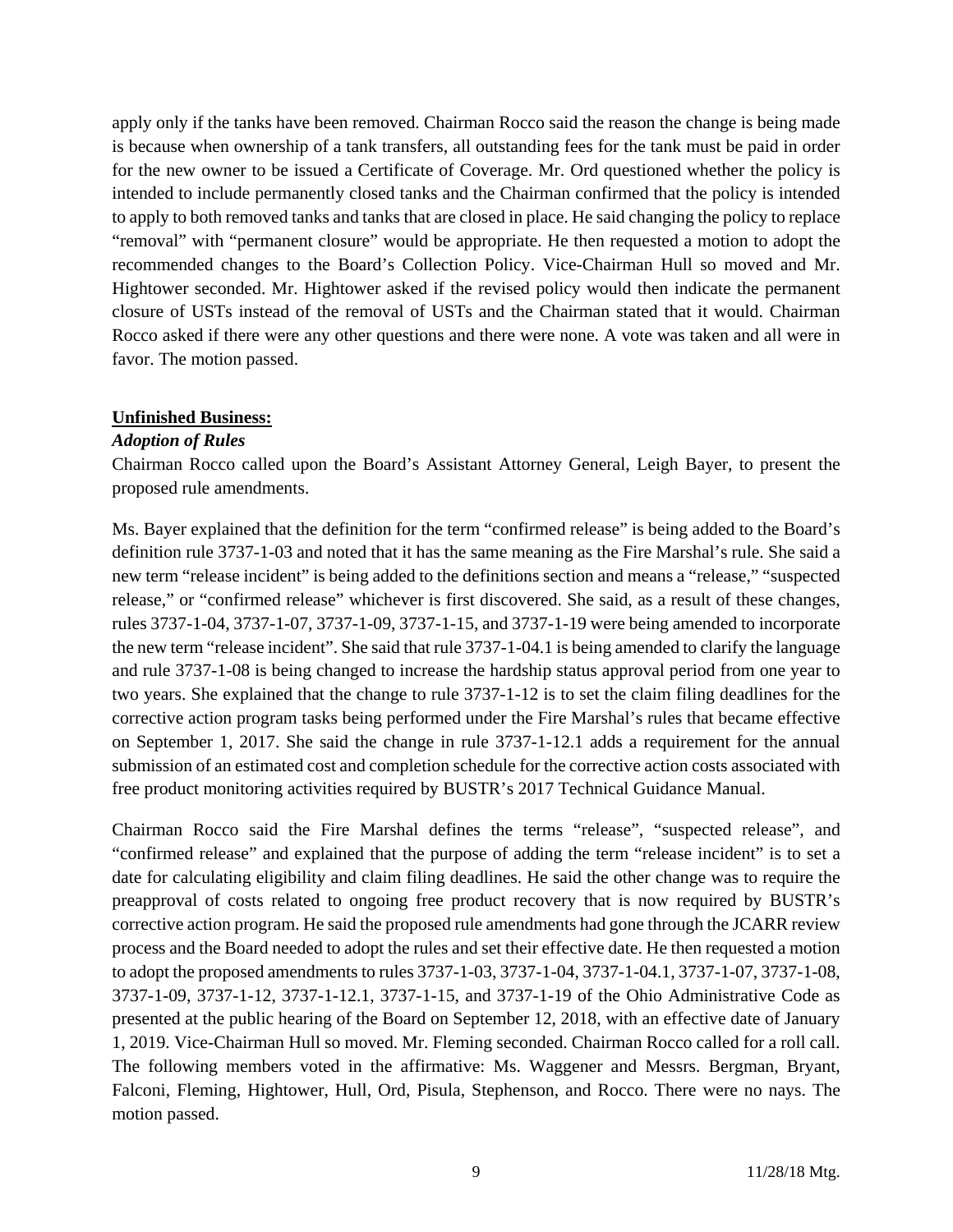# **New Business:**

#### *Hardship Applications*

Chairman Rocco called upon Don Leasor, Chief Fiscal Officer, to present the hardship applications.

Mr. Leasor stated that the Board's rule 3737-1-08 provides for an owner experiencing financial hardship to apply for hardship status with the Fund. He said granting hardship status allows for the acceleration of the review of the claims submitted by the owner. Mr. Leasor noted that granting hardship status does not increase the amount of reimbursement to the tank owner. He stated that accelerating the review of the claim reduces the financial burden the owner would experience if the claims were reviewed and settled in the normal course of business. He said, once granted, the hardship status remains in effect for a one-year period and, at that time, the owner may reapply for hardship status.

Mr. Leasor stated that, in determining hardship status, the application and a minimum of two years of income tax records are reviewed. He said, in addition, a U.S. EPA financial capacity test is used to evaluate the owner's cash flow and determine whether the owner is able to carry debt, in which case, the owner could finance the costs of corrective actions over time.

#### **Claim # 4808-0001/02/02/90, Owner – Harold Saurers**

Mr. Leasor stated that Harold Saurers is the responsible person for a 1990 release at 1020 ½ Spruce Street in Wooster, Ohio. He said this is his seventh request for hardship status and, to date, the Fund has reimbursed \$338,000 for corrective actions for this release.

Mr. Leasor said there are currently no claims in-house pending review and the corrective action costs for the next year are estimated to be \$99,000.

Mr. Leasor said that per a telephone conversation with Mr. Saurers, he moved in with his daughter in April of 2018. He said, based on the information provided in the application, Mr. Saurers' annual household expenses exceed his annual income of \$24,000, which is from a fixed annuity and social security benefits. He explained that after the removal of the USTs, Mr. Saurers continued to operate an auto repair shop on the premises until October of 2016. He said, in March 2017, the property was sold for \$35,000 and the proceeds were used to pay outstanding loans related to the business.

Mr. Leasor said that based on the U.S. EPA financial capacity test, it is highly unlikely that Mr. Saurers has the ability to afford the corrective action costs anticipated to be incurred in the next 12 months.

Mr. Leasor recommended the Board approve the application and grant hardship status to Mr. Saurers. Vice-Chairman Hull so moved and Mr. Fleming seconded. A vote was taken and all members voted in the affirmative. The motion passed.

#### **Claim # 20308-0001/11/30/17, Owner – Kiran S. Atwal LLC**

Mr. Leasor said that Kiran S. Atwal LLC is the responsible party for a 2017 release that was discovered at 200 North Sunset Drive in Piqua, Ohio. He said, as the owner of the LLC, Mr. Kanwaljit Atwal is requesting the Board grant hardship status to the LLC. He noted this is the first request for hardship status.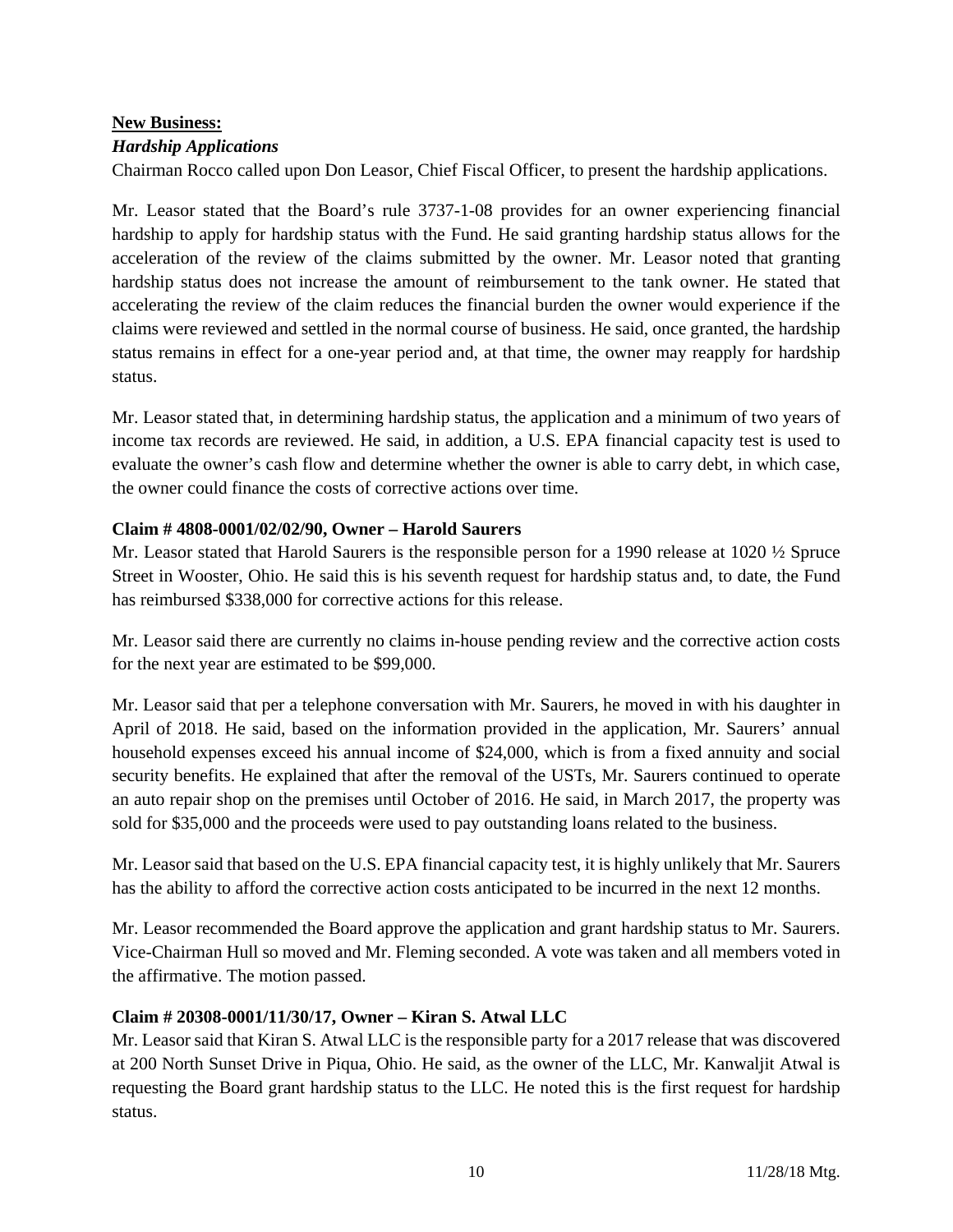Mr. Leasor said that eligibility for this release was granted in October 2018 and no claim reimbursement applications have been submitted for the release. He said the cost of corrective action work expected to be conducted over the next 12 months is estimated to be \$30,000.

Mr. Leasor stated that the tax forms submitted with the application indicate the LLC operated at a loss for the 2015 through 2017 calendar years. He said, in 2017, the reported gross income was only \$40,000, with a net loss of \$8,300. He said the U.S. EPA model estimates a less than 50% probability the LLC can afford the \$30,000 in corrective action costs anticipated to be incurred within the next year.

Mr. Leasor recommended the Board approve the application and grant hardship status to Kiran S. Atwal LLC. Vice-Chairman Hull so moved and Mr. Fleming seconded. A vote was taken and all members voted in the affirmative. The motion passed.

## **Claim # 22741-0001/02/05/14, Owner – Route 53 Service, LLC**

Mr. Leasor said Route 53 Service, LLC is the responsible party for a release in program year 2013 at 8910 South State Route 53 in McCutchenville, Ohio. This is the fifth request for hardship status.

Mr. Leasor stated that, to date, the Fund has reimbursed \$335,000 for corrective action costs for this release. He said no claims are currently pending review and the cost of corrective action work expected to be conducted over the next 12 months is estimated to be \$110,000.

Mr. Leasor said that Route 53 Service, LLC purchased the facility in October of 2012 and the release was discovered in February of 2014. He said that following the release, the facility was closed until it reopened in December of 2015. He said the application submitted included the IRS tax forms for Route 53 Service, LLC along with personal financial information for Mr. Khaira. He explained that the U.S. EPA ABEL model used for the review of corporations does not take into account any personal financial information. He said that based on the information provided in the hardship application and the 2017 tax forms, which report a net income of \$23,800, the U.S. EPA ABEL model estimates a less than 50% probability that Route 53 Service, LLC can afford \$110,000 in corrective actions costs.

Mr. Leasor recommended the Board approve the application and grant hardship status to Route 53 Service, LLC. Vice-Chairman Hull so moved and Mr. Bergman seconded. A vote was taken and all members voted in the affirmative. The motion passed.

Chairman Rocco commented that hardship status for the applicants would be for a one-year period since the rule amendment to increase the hardship status to two years would not become effective until January 1, 2019.

# **Certificates of Coverage – Ratifications:**

Vice-Chairman Hull called upon Ms. Esquivel to present the lists of owners who have either been issued or denied a Certificate of Coverage for ratification by the Board.

Ms. Esquivel said the lists behind Tabs 11, 12, and 13 are listings of facilities that, since the September Board meeting, had been issued or denied a program year 2016, 2017, or 2018 Certificate of Coverage.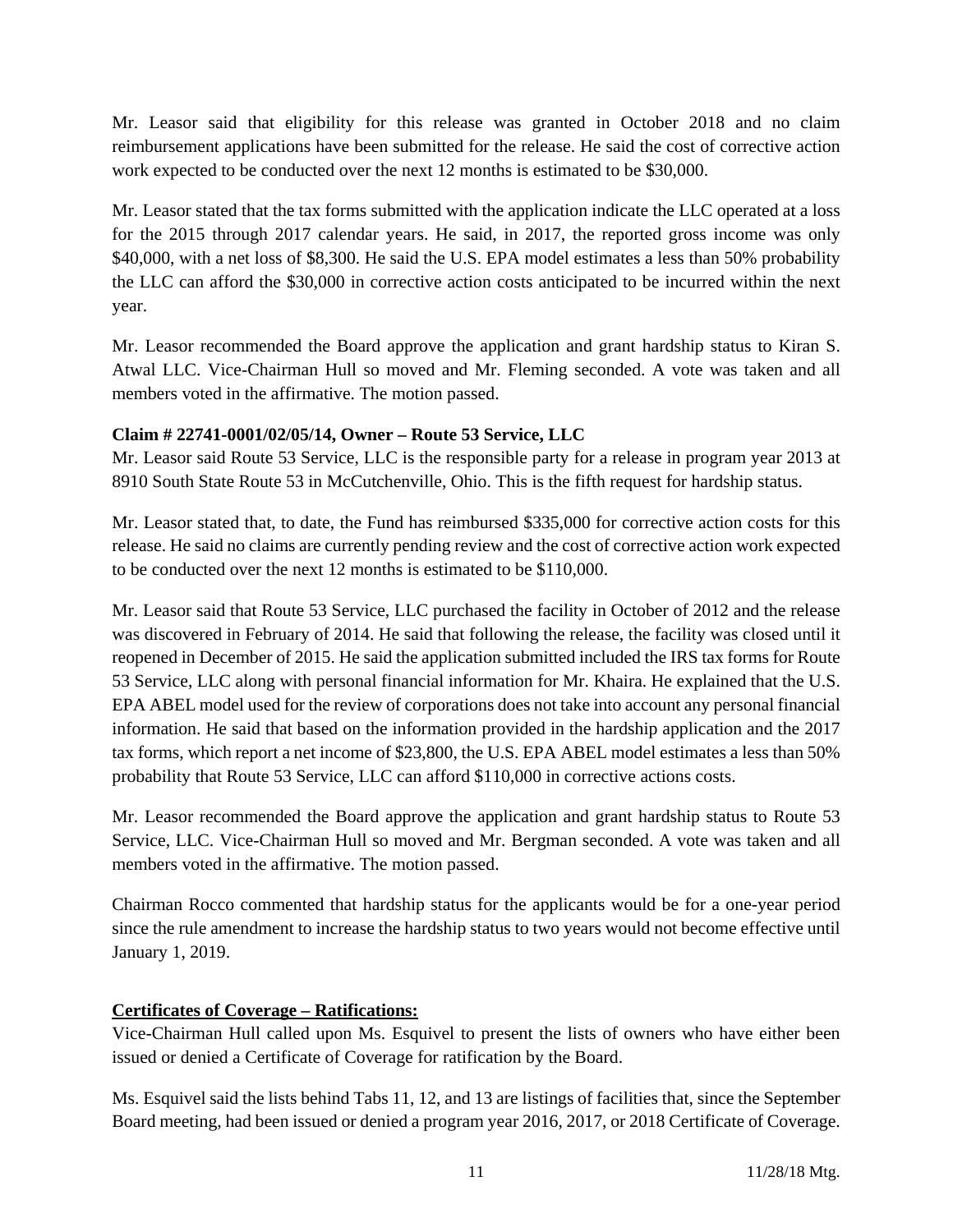Ms. Esquivel said the process used to review the fee applications and issue or deny a Certificate of Coverage includes a review for completeness to determine full payment was received; financial responsibility for the deductible has been demonstrated; and the owner has certified with his signature that he is in compliance with the State Fire Marshal's rules for the operation and maintenance of petroleum underground storage tanks. She said, if these requirements are met and if the tanks existed in previous years, a Certificate for the subject tanks has been issued to the owner in at least one of the prior two years, then a Certificate of Coverage is issued.

Ms. Esquivel explained that if deficiencies or compliance issues are identified, notice is provided to the owner in accordance with the Board's rules. The owner is provided 30 days to respond to the notice with information to correct the deficiency or compliance issue. If correcting information is not received within this time, a determination denying the Certificate of Coverage is issued to the owner.

Ms. Esquivel said the Board's rules and the Revised Code make provisions for an appeal of the determination. She said that, throughout this process, the Board's staff works with the owner to correct the fee statement record and, if necessary, refers the owner to BUSTR to correct the registration record.

Ms. Esquivel requested the Board ratify the issuance of the 2016 program year Certificates of Coverage for the three facilities included on the list behind Tab 11.

Vice-Chairman Hull moved to ratify the issuance of the 2016 Certificates of Coverage for the facilities listed. Mr. Bryant seconded. A vote was taken and all members were in favor. The motion passed.

Ms. Esquivel requested the Board ratify the denial of the 2016 program year Certificates of Coverage for the 39 tanks located at the 15 facilities included on the list behind the Tab 11 green divider page.

Mr. Hightower moved to ratify the denial of the 2016 Certificates of Coverage that were listed. Mr. Bergman seconded. A vote was taken and all members were in favor. The motion passed.

Ms. Esquivel requested the Board ratify the issuance of the 2017 program year Certificates of Coverage for the 12 owners included on the list behind Tab 12.

Vice-Chairman Hull moved to ratify the issuance of the 2017 Certificates of Coverage that were listed. Mayor Falconi seconded. A vote was taken and all members were in favor. The motion passed.

Ms. Esquivel requested the Board ratify the denial of the 2017 program year Certificates of Coverage for the 84 tanks located at the 31 facilities included on the list behind the Tab 12 green divider page.

Vice-Chairman Hull moved to ratify the denial of the 2017 Certificates of Coverage that were listed. Mr. Bryant seconded. A vote was taken and all members were in favor. The motion passed.

Ms. Esquivel requested the Board ratify the issuance of the 2018 program year Certificates of Coverage for the 217 owners of the 542 facilities included on the list behind Tab 13.

Vice-Chairman Hull moved to ratify the issuance of the 2018 Certificates of Coverage for the facilities listed. Mr. Ord seconded. A vote was taken and all members were in favor. The motion passed.